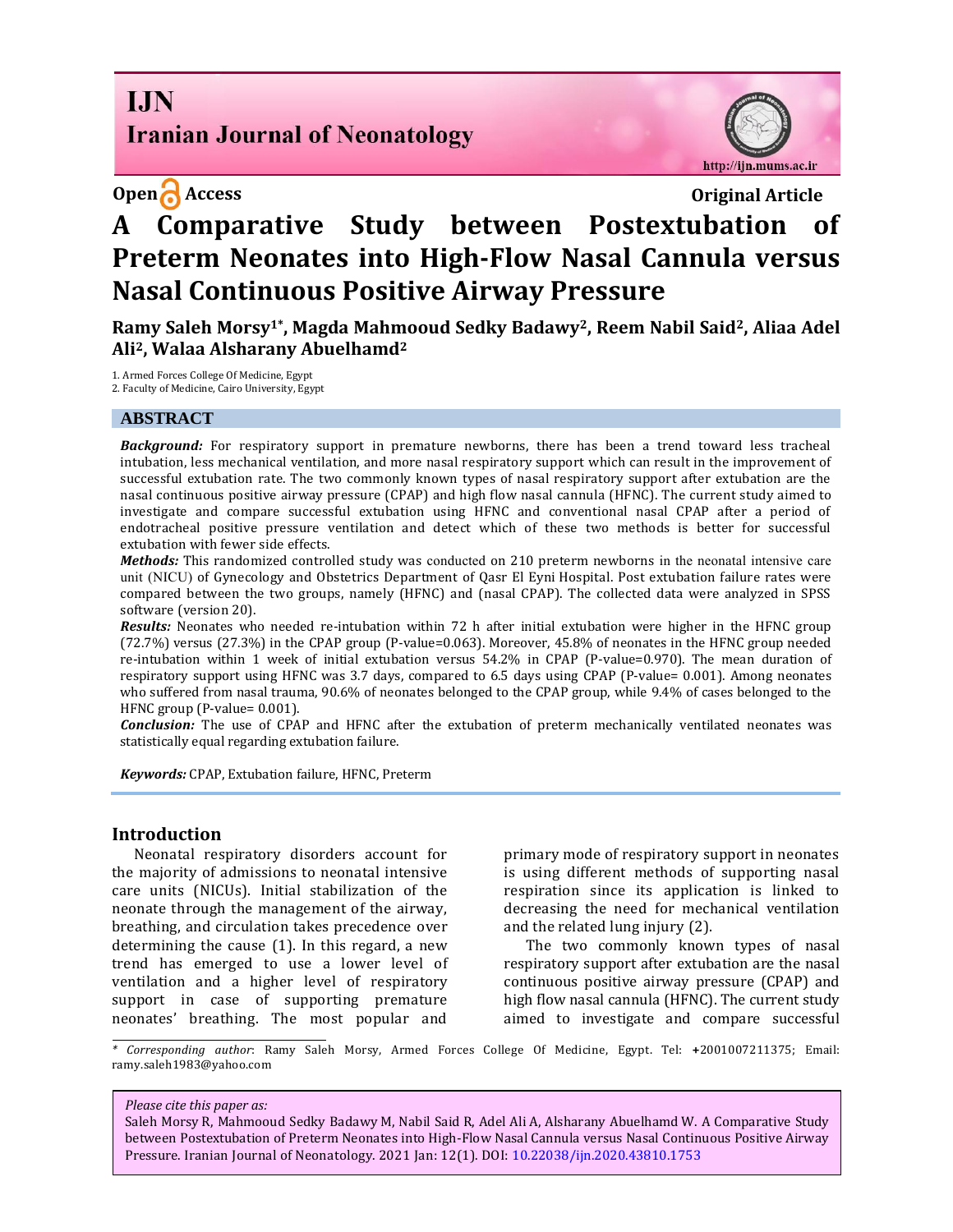extubation using HFNC and conventional nasal CPAP after a period of endotracheal positive pressure ventilation.

The current study aimed to investigate and compare successful extubation using HFNC and conventional nasal CPAP after a period of endotracheal positive pressure ventilation and detect which of these two methods is better for successful extubation with fewer side effects.

### **Methods**

#### *Design and patients*

This randomized controlled study was conducted on 193 neonates in the neonatal intensive care unit of Obstetrics and Gynecology Hospital of Cairo University over a period of 30 months from 7/2015 to 12/2017. The neonates were randomized using sequentially numbered, opaque sealed envelopes (SNOSE) method into HFNC (n=88) and nasal CPAP (n=105) groups to compare extubation failure between the two groups during first 72 h and 1st week after extubation.

#### *Inclusion criteria*

In the current study, eligible neonates were born at a gestational age of 28-34 weeks. They received mechanical ventilation through an endotracheal tube. In addition, the clinical team scheduled them for undergoing extubation for the first time for noninvasive respiratory support, which was formed by nasal CPAP or HFNC.

#### *Exclusion Criteria*

- Full-term neonates or large for gestational age
- Preterm neonates not supported primarily by invasive ventilation
- Newborns with major cardiopulmonary malformations, congenital airway malformations, or suspected upper airway obstruction

#### *Randomization, intervention, and data collection*

After obtaining parents' consent, preterm mechanically ventilated newborns were randomized using sequentially numbered, opaque sealed envelopes (SNOSE) method into HFNC (n=88) and nasal CPAP (n=105) groups. The primary outcome, extubation failure, was categorized by specified failure criteria in the first 72 h and 7 days after extubation. Sealed envelope method was used for randomization, rather than online software applications, since the decision and timing of extubation was at the discretion of the treating physician in charge at extubation time

and the sealed opaque envelopes that were opened immediately before extubation

#### *Individual failure criteria of extubation*

- $\triangleright$  Apnea (respiratory pause >20 seconds), more than 6 episodes in 6 h or 1 requiring intermittent positive pressure ventilation.
- $\triangleright$  Acidosis, pH <7.25 and PCO2 >65 mmHg
- $\triangleright$  More than 15% continuous increase in FiO2 from the baseline of extubation required for maintaining a peripheral saturation of oxygen of 88-92%
- $\triangleright$  Increased effort of respiratory
- $\triangleright$  The failure of extubation was taken into account when any single criterion was satisfied on any of the post-extubation in 7 days. The treating team was responsible for deciding whether to reintubate a newborn.

#### *In the present study, all neonates were subjected to*

- 1. Careful history taking
- 2. Full clinical examination
- 3. Investigations, including:
- Complete blood picture with differential white cell count
- C-reactive protein (CRP)
- Blood culture on suspicion of neonatal sepsis
- Arterial blood gases
- Radiological examination (chest X-ray).
- Cranial ultrasound with a clinical suspicion of intracranial hemorrhage and its grade.
- Echocardiography whenever congenital heart disease is suspected

In the current study, eligible neonates were born at a gestational age of 28-34 weeks. They received mechanical ventilation through an endotracheal tube. In addition, the clinical team scheduled them for undergoing extubation for the first time for noninvasive respiratory support. In the post-extubation of preterm neonates < 34 weeks, a comparison was made between the two groups: HFNC and nasal CPAP. The neonates were maintained on their assigned mode of respiratory support until they were able to manage without respiratory support.

When a neonate showed one of the signs of individual failure criteria of extubation, he/she was changed immediately into a higher option of respiratory support keeping re-intubation decisions with the treating team.

#### *Statistical analysis*

Data were statistically described in terms of mean±standard deviation (± SD), median and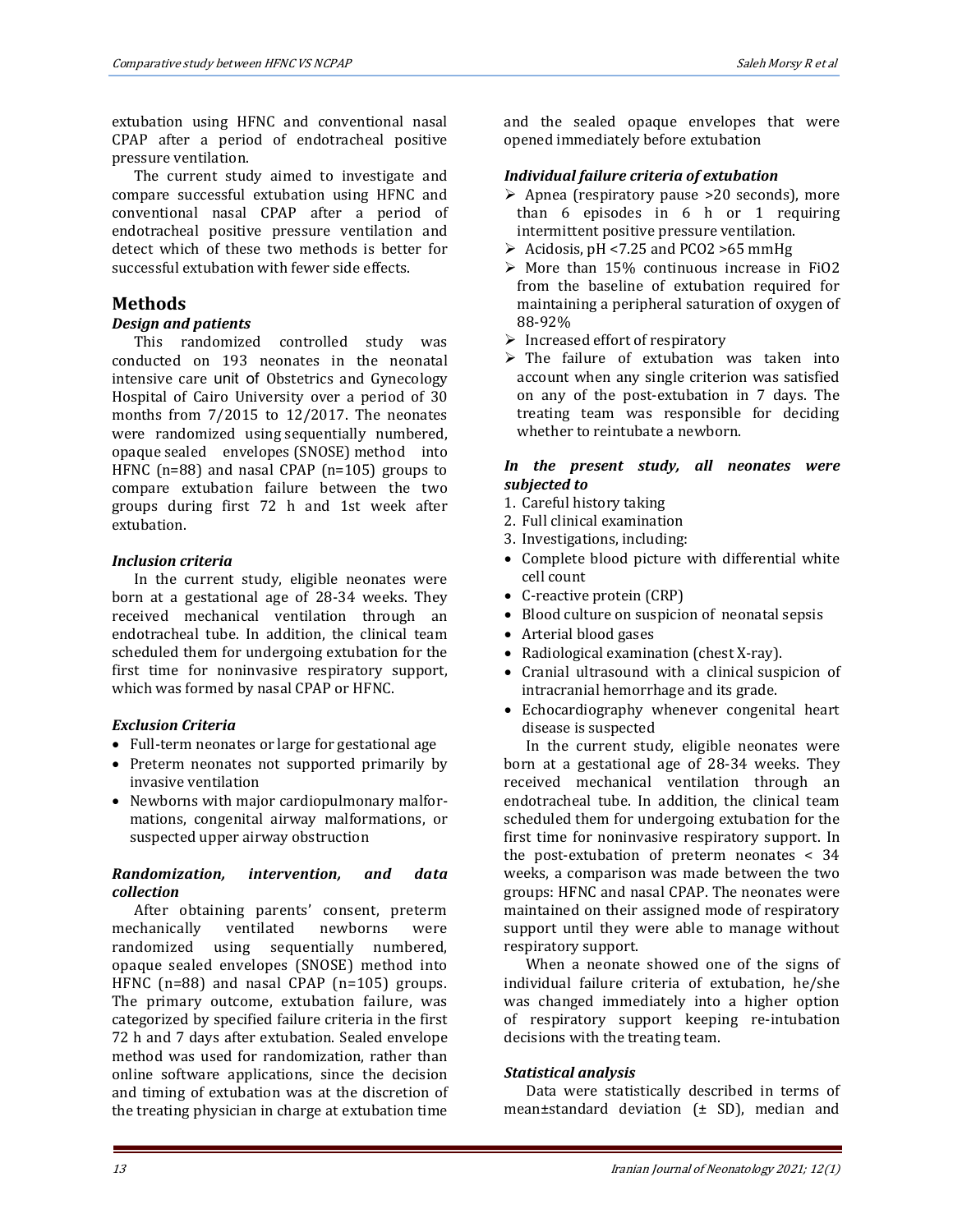range, frequencies (number of cases), and percentages when appropriate. The numerical variables between the study groups were compared using Student's t-test for independent samples; in addition, Chi-square  $(\gamma 2)$  test was conducted to compare the categorical data. However, when the expected frequency was less than 5, Fisher's exact test was used instead. A Pvalue less than 0.05 was considered statistically significant. Quantitative data were presented as mean and standard deviation (SD). The data were explored for normality by checking the data distribution and using Kolmogorov-Smirnov and Shapiro-Wilk tests.

For parametric data, Student's t-test was used to compare the two groups. On the other hand, for non-parametric data, the Mann-Whitney U test was used to compare the two groups. Logistic regression analysis was performed to study the effect of different variables on extubation failure. By using logistic stepwise multi-regression analysis, we can get the most sensitive ones that predict the dependent variable according to their P-values. All statistical calculations were performed in IBM SPSS software (Statistical Package for the Social Science; IBM Corp, Armonk, NY, USA) (version 22)for Microsoft Windows.

Sample size calculation was performed by comparing the incidence of extubation failure between cases treated with HFNC and those treated with nasal CPAP among preterm neonates in the immediate post-extubation period. The calculation was conducted based on comparing two proportions from independent samples in a prospective study using the chi-square test, the  $\alpha$ error level was fixed at 0.05, the power was set at 80%, and the intervention groups (case: control) ratio was set at 1. Sample size calculation was performed using PS Power and Sample Size Calculations software (version 3.0.11) for MS Windows (William D. DuPont and Walton D. Vanderbilt, USA).

## **Results**

There was no statistically significant difference in the demographic data between CPAP and HFNC groups (P-value > 0.05). Nonetheless, a statistically significant difference was observed in three of the ventilation variables between CPAP and HFNC groups. Moreover, there was a statistically significant difference in the number of days spent on CPAP (6.50±3.821 days), compared to the number of days on HFNC (3.74±1.980 days) (P=<0.001). The age for starting non-invasive

|  |  | <b>Table 1.</b> Comparison of demographic data and clinical characteristics between the two study groups |
|--|--|----------------------------------------------------------------------------------------------------------|

|                       |                        | <b>rable 1.</b> Comparison of demographic data and chincal characteristics between the two study groups<br>CPAP | <b>HFNC</b>                           | P-value |
|-----------------------|------------------------|-----------------------------------------------------------------------------------------------------------------|---------------------------------------|---------|
| Parameters            |                        | $n = 105$                                                                                                       | $n=88$                                |         |
| Gender                | Female<br>Male         | 50 (50.0%)<br>55 (59.1%)                                                                                        | 50 (50.0%)<br>38 (40.9%)              | 0.203   |
| Birth Weight (gm)     | $Mean \pm SD$<br>Range | $1.578 \pm 0.978$<br>$0.800 - 1.775$                                                                            | $1.609 \pm 0.3837$<br>$0.900 - 2.500$ | 0.352   |
| Gestational Age (wks) | Mean±SD<br>Range       | $32.15 \pm 1.651$<br>$28 - 34$                                                                                  | 32.27±1.880<br>28-34                  | 0.636   |
| Prenatal Steroids     | No<br>Yes              | 61(52.6%)<br>44 (57.1%)                                                                                         | 55 (47.4%)<br>33 (42.9%)              | 0.534   |
| Delivery Mode         | Cesarean<br>Normal     | 78 (55.7%)<br>27 (50.9%)                                                                                        | 62 (44.3%)<br>26 (49.1%)              | 0.553   |
| Chorioamnionitis      | No<br>Yes              | 99 (53.8%)<br>6(66.7%)                                                                                          | 85 (46.2%)<br>$3(33.3\%)$             | 0.449   |
| Surfactant Use        | No<br>Yes              | 70 (58.3%)<br>35 (47.9%)                                                                                        | 50 (41.7%)<br>38 (52.1%)              | 0.160   |
| Late onset Sepsis     | No<br>Yes              | 45 (51.1%)<br>60 (57.1%)                                                                                        | 43 (48.9%)<br>45 (42.9%)              | 0.404   |
| APGAR 1               | Mean±SD<br>Range       | $4.53 \pm 1.193$<br>$3 - 8$                                                                                     | $4.59 \pm 1.219$<br>$2 - 7$           | 0.741   |
| APGAR <sub>5</sub>    | Mean±SD<br>Range       | $7.30 \pm 0.865$<br>$5 - 10$                                                                                    | $7.42 \pm 0.931$<br>$5-9$             | 0.335   |
| Down Score            | Mean±SD<br>Range       | $5.55 \pm 0.820$<br>$4 - 7$                                                                                     | $5.69 \pm 0.793$<br>$4 - 7$           | 0.229   |

\*: Significant at  $P < 0.05$ 

CPAP: Continuous positive airway pressure

HFNC: High flow nasal cannula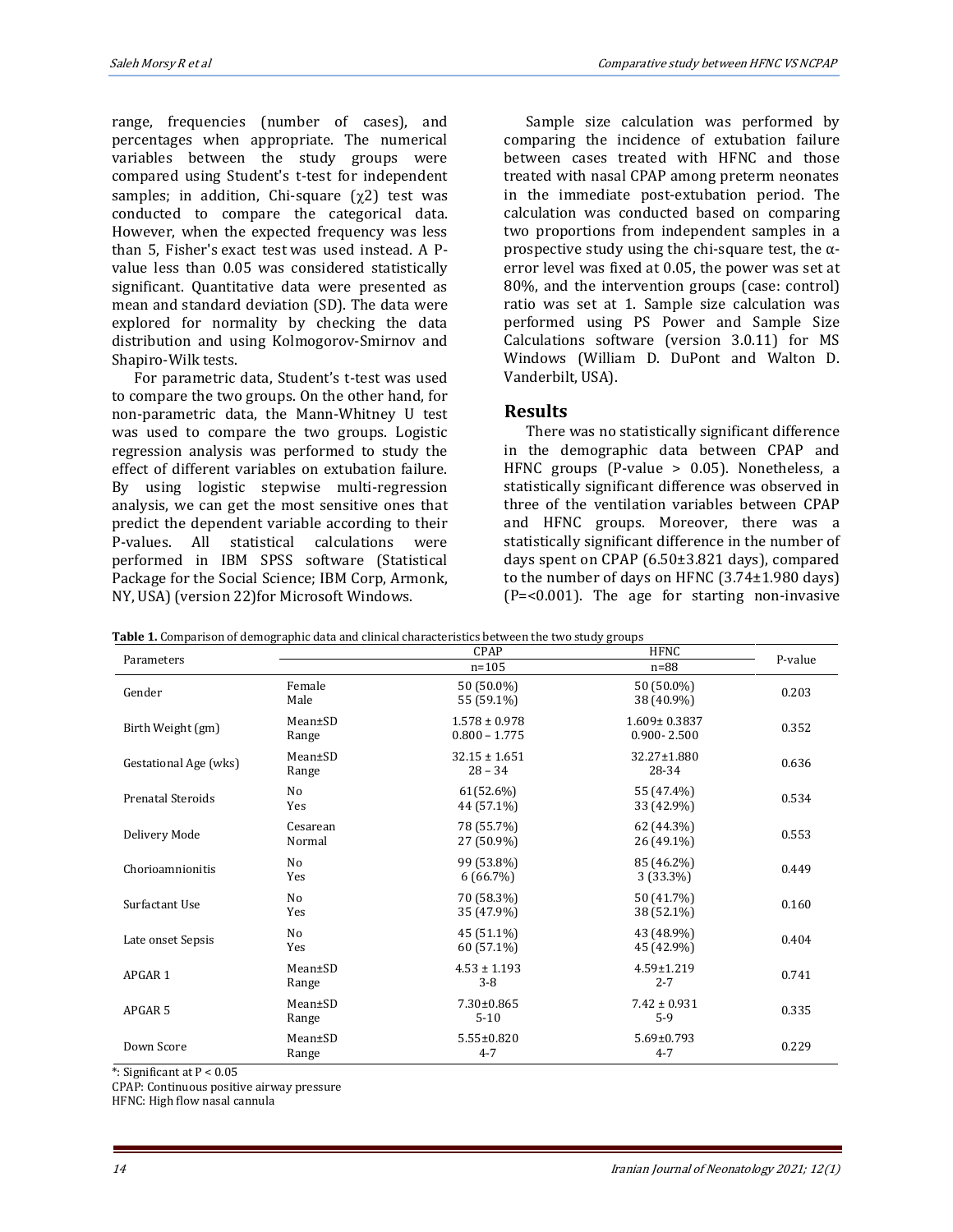support differed significantly between patients extubated to CPAP and those extubated to HHFN (6.20±5.066 days versus 11.77±7.827 days, respectively), (P<0.001). The oxygen saturation at the time of extubation was statistically significantly higher in the patients extubated to HFNC  $(93.14 \pm 2.600 \%)$ , compared to those extubated to CPAP  $(92.45 \pm 2.062 \%)$  (P=0.046) (Table 2).

A number of 29 patients who were extubated to CPAP experienced extubation failure (3 cases within first 72 h and 26 subjects within the first week after extubation), compared to 30 patients who were extubated to HFNC ( 8 cases within first 72 h and 22 within the first week after extubation), a difference which was not statistically significant (P=0.970). The only statistically significant difference between CPAP and HFNC groups regarding extubation failure

**Table 2.** Comparison of ventilation data between the two groups

was the age in which re-intubation occurred which was higher in the HFNC group, compared to that in the CPAP group (Table 3).

There was no statistically significant difference between causes of extubation failure in the two groups, except for the incidence of severe persistent retraction which was statistically significantly higher in the CPAP group, compared to the HFNC group. Nevertheless, a statistically significant difference was detected between the prevalence of three complications in the two groups. Incidence of nasal trauma and intraventricular hemorrhage (all grades) were statistically significantly higher in the CPAP group, compared to that in the HFNC group. However, when comparing the incidence of grade III or IV intraventricular hemorrhage between both groups, no statistically significant difference (P=0.549) was observed. On the other hand, the

|                                                                   |                        | CPAP                           | <b>HFNC</b>                    | P-value    |
|-------------------------------------------------------------------|------------------------|--------------------------------|--------------------------------|------------|
|                                                                   |                        | $n = 105$                      | $n=88$                         |            |
| Peak Inspiratory Pressure at extubation time (CmH <sub>2</sub> O) | $Mean \pm SD$<br>Range | $13.48 \pm 1.256$<br>$10 - 15$ | $13.55 \pm 1.372$<br>$11 - 15$ | 0.715      |
| PEEP at extubation time (CmH <sub>2</sub> O)                      | $Mean \pm SD$<br>Range | $4.63 \pm 0.84$<br>$4-6$       | $4.67 \pm 0.582$<br>$4-6$      | 0.628      |
| Ventilation Rate at extubation time (B/min)                       | $Mean \pm SD$<br>Range | $33.48 \pm 4.500$<br>$25 - 45$ | $32.33 \pm 5.139$<br>$20 - 40$ | 0.100      |
| Fio <sub>2</sub> at extubation time                               | $Mean \pm SD$<br>Range | $35.62 \pm 7.295$<br>$25 - 50$ | $35.74 \pm 5.700$<br>$25 - 50$ | 0.901      |
| Duration of Mechanical Ventilation (hours)                        | $Mean \pm SD$<br>Range | 108.80±91.211<br>24-360        | 173.18±131.073<br>48-480       | 0.435      |
| Days on CPAP V.S<br>Days on HFNC                                  | Mean±SD<br>Range       | $6.50 \pm 3.821$<br>$1 - 16$   | $3.74 \pm 1.980$<br>$1 - 9$    | $< 0.001*$ |
| Start Age of noninvasive support (in days)                        | $Mean \pm SD$<br>Range | $6.20 \pm 5.066$<br>$2 - 22$   | 11.77 ± 7.827<br>$3 - 36$      | $< 0.001*$ |
| Oxygen saturation at extubation time                              | $Mean \pm SD$<br>Range | $92.45 \pm 2.062$<br>88-98     | $93.14 \pm 2.600$<br>$90 - 98$ | $0.046*$   |
| Total duration of oxygen therapy (days)                           | $Mean \pm SD$<br>Range | $20.85 \pm 14.470$<br>$5 - 60$ | $19.15 \pm 12.172$<br>$6 - 60$ | 0.376      |

\* Significant at P< 0.05

CPAP: Continuous positive airway pressure

HFNC: High flow nasal cannula

| Table 3. Comparison of extubation failure between the two groups |  |  |  |
|------------------------------------------------------------------|--|--|--|
|                                                                  |  |  |  |

|                      |                 | CPAP           |               | <b>HFNC</b>    |         |          | 95%CI of risk dif. |          |          |  |
|----------------------|-----------------|----------------|---------------|----------------|---------|----------|--------------------|----------|----------|--|
|                      |                 | No.            | $\frac{0}{0}$ | No.            | $\%$    | P-value  | Range              | Upper    | Lower    |  |
| Failed extubation    | During 72 hours |                | 27.3%         |                | 72.7%   | 0.063    | 6.80               | 0.57     | $-13.03$ |  |
| Failed extubation    | During week     | 26             | 54.2%         | 22             | 45.8%   | 0.970    | 9.10               | $-13.43$ | $-31.62$ |  |
| Re intubation        | Total           | 29             | 49.2%         | 30             | 50.8%   | 0.331    |                    |          |          |  |
|                      |                 | Mean±SD        | Range         | Mean±SD        | Range   | $0.001*$ |                    |          |          |  |
| Age at re-intubation | in hours        | 228.41±114.853 | $72 - 624$    | 465.60±173.135 | 120-696 |          |                    |          |          |  |

\* Significant at P< 0.05

CPAP: Continuous positive airway pressure

HFNC: High flow nasal cannula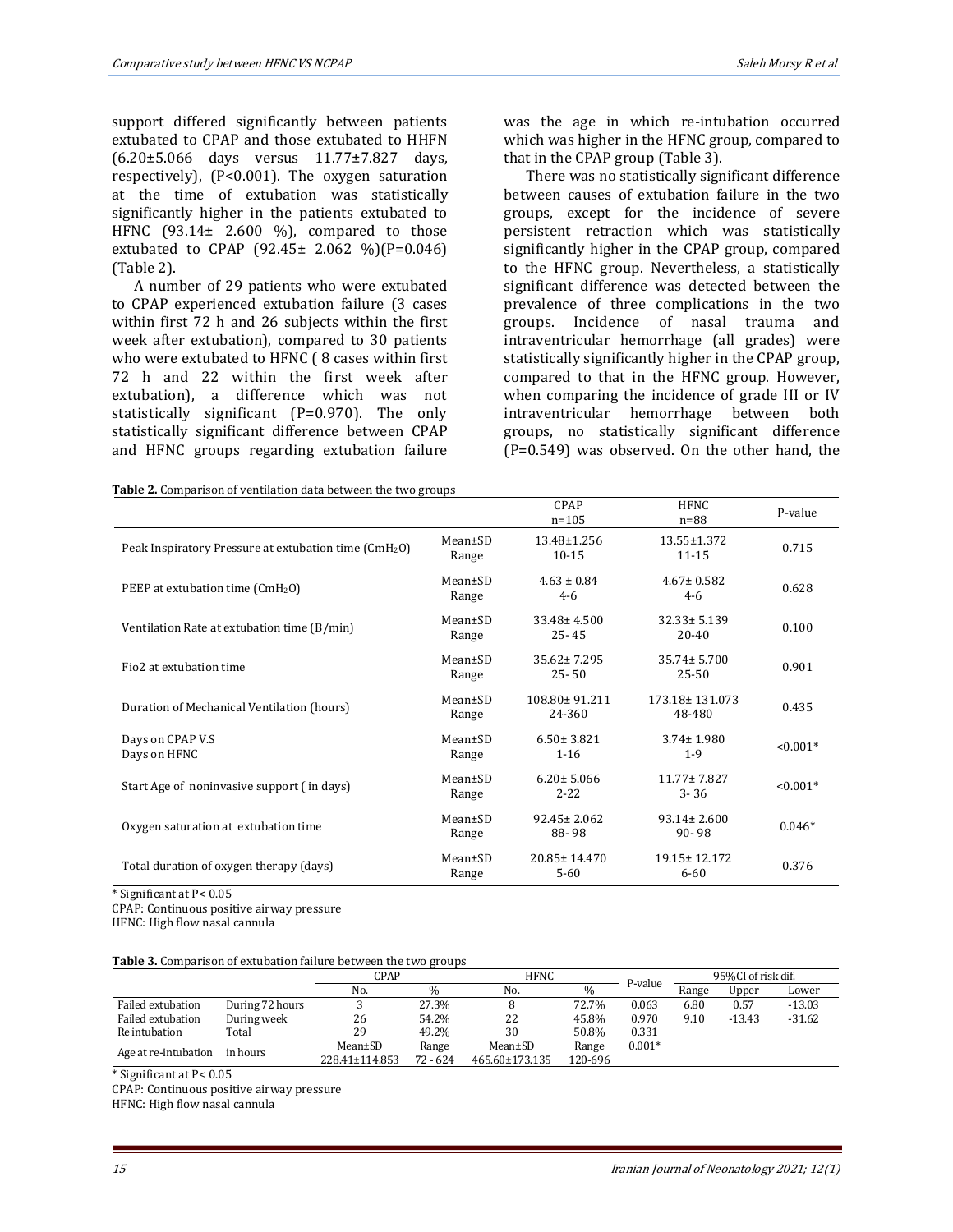#### **Table 4.** Comparison of complications between the two groups

| Complication                               |                | <b>CPAP</b> |       | <b>HFNC</b> |       | P-value    |  |
|--------------------------------------------|----------------|-------------|-------|-------------|-------|------------|--|
|                                            |                | No.         | $\%$  | No.         | $\%$  |            |  |
| Pneumothorax                               |                | 28          | 47.5% | 31          | 52.5% | 0.199      |  |
| <b>Suspected Necrotizing Enterocolitis</b> |                | 40          | 62.5% | 24          | 37.5% | 0.112      |  |
| Nasal Trauma                               |                | 48          | 90.6% |             | 9.4%  | $< 0.001*$ |  |
| Abdominal distension                       |                | 53          | 58.2% | 38          | 41.8% | 0.312      |  |
| Feeding intolerance                        |                | 40          | 62.5% | 24          | 37.5% | 0.112      |  |
| Bronchopulmonary dysplasia                 |                | 11          | 27.5% | 29          | 72.5% | $< 0.001*$ |  |
|                                            | All grades     | 20          | 74.1% |             | 25.9% | $0.027*$   |  |
| Intraventricular Hemorrhage                | Grade III / IV | 11          | 61.1% |             | 38.9% | 0.549      |  |

\*Significant at  $P < 0.05$ 

CPAP: Continuous positive airway pressure

HFNC: High flow nasal cannula

**Table 5.** Comparison of secondary outcome of cases in the two groups

|                                         | CPAP               |          |                   | <b>HFNC</b>   | P-value |
|-----------------------------------------|--------------------|----------|-------------------|---------------|---------|
|                                         | Mean±SD            | Range    | Mean±SD           | Range         |         |
| Days to reach full enteral feeding.     | $10.50 \pm 3.442$  | $4 - 18$ | $11.79 \pm 5.340$ | $4 - 26$      | 0.056   |
| Total duration of hospital stay (days). | $25.81 \pm 14.645$ | $6 - 64$ | 27.17±13.967      | $8 - 63$      | 0.512   |
|                                         | No.                | $\%$     | No.               | $\frac{0}{0}$ | P-value |
| Discharge                               | 94                 | 54.0%    | 80                | 46.0%         | 0.517   |
| Death                                   | 11                 | 57.9%    |                   | 42.1%         | 0.748   |

\* Significant at P < 0.05

**Table 6.** Logistic regression analysis for risk factors associated with extubation failure

|                                                     |          | B<br>S.E. | Waldy <sup>2</sup> | P-value  | Odds ratio | 95% C.I.for (OR) |        |
|-----------------------------------------------------|----------|-----------|--------------------|----------|------------|------------------|--------|
|                                                     |          |           |                    |          |            | Lower            | Upper  |
| Birth Weight                                        | $-0.208$ | 0.653     | 0.101              | 0.750    | 0.812      | 0.226            | 2.920  |
| <b>Gestational Age</b>                              | 0.012    | 0.145     | 0.007              | 0.932    | 1.012      | 0.762            | 1.345  |
| Prenatal Steroids                                   | $-1.444$ | 0.535     | 7.288              | $0.007*$ | 0.236      | 0.083            | 0.673  |
| Surfactant use                                      | $-0.368$ | 0.473     | 0.607              | 0.436    | 0.692      | 0.274            | 1.748  |
| APGAR <sub>5</sub>                                  | $-0.929$ | 0.306     | 9.222              | $0.002*$ | 0.395      | 0.217            | 0.719  |
| Hours on Mechanical Ventilation                     | 0.001    | 0.003     | 0.194              | 0.660    | 1.001      | 0.995            | 1.007  |
| Late onset Sepsis                                   | 2.860    | 0.560     | 26.076             | $0.001*$ | 17.457     | 5.825            | 52.320 |
| Pneumothorax                                        | $-0.151$ | 0.528     | 0.082              | 0.775    | 0.860      | 0.305            | 2.421  |
| Age at start of non-invasive support (CPAP or HFNC) | 0.005    | 0.056     | 0.009              | 0.925    | 1.005      | 0.901            | 1.122  |
| Mode of non-invasive support (CPAP or HFNC)         | $-0.235$ | 0.535     | 0.192              | 0.661    | 0.791      | 0.277            | 2.259  |
| Oxygen saturation at extubation time                | $-0.305$ | 0.099     | 9.495              | $0.002*$ | 0.737      | 0.607            | 0.895  |

\*Significant at  $P < 0.05$ 

incidence of bronchopulmonary dysplasia was statistically significantly higher in the HFNC group, in comparison to that in the CPAP group. (Table 4)

The time to reach full enteral feedings was longer in patients extubated to HFNC (11.79±5.34 days), compared to patients extubated to CPAP (10.50±3.442 days); however, the difference was not statistically significant (P=0.056). In addition, there was no statistically significant difference regarding the total duration of hospital stay or outcome between the two groups (Table 5).

By logistic regression analysis, late-onset sepsis was the independent variable which was significantly associated with extubation failure (P<0.001, OR 17.457, 95% CI 5.825-52.320). 5-minute Apgar score, as well as the use of prenatal steroids and oxygen saturation at extubation time, were significantly inversely associated with extubation failure by logistic

regression analysis (P=0.002, OR 0.395, 95% CI 0.217-0.719, P=0.007, OR 0.236, 95% CI 0.083- 0.673 and P=0.002, OR 0.737, 95% CI 0.607- 0.895, respectively) (Table 6).

#### **Discussion**

One of the daunting challenges in preterm newborns is the failure of respiratory and BPD which is associated with higher levels of mortality and morbidity (4). The belief in limiting the exposure to invasive mechanical ventilation is reflected by the current practices (5). It is possible to provide non-invasive ventilation using a set of different methods, including HFNC and NASAL CPAP. NASAL CPAP has been widely used as a method of providing noninvasive respiratory support to preterm neonates (6). Accordingly, the current study was planned as randomized controlled research for making a comparison between the efficacy and safety of preterm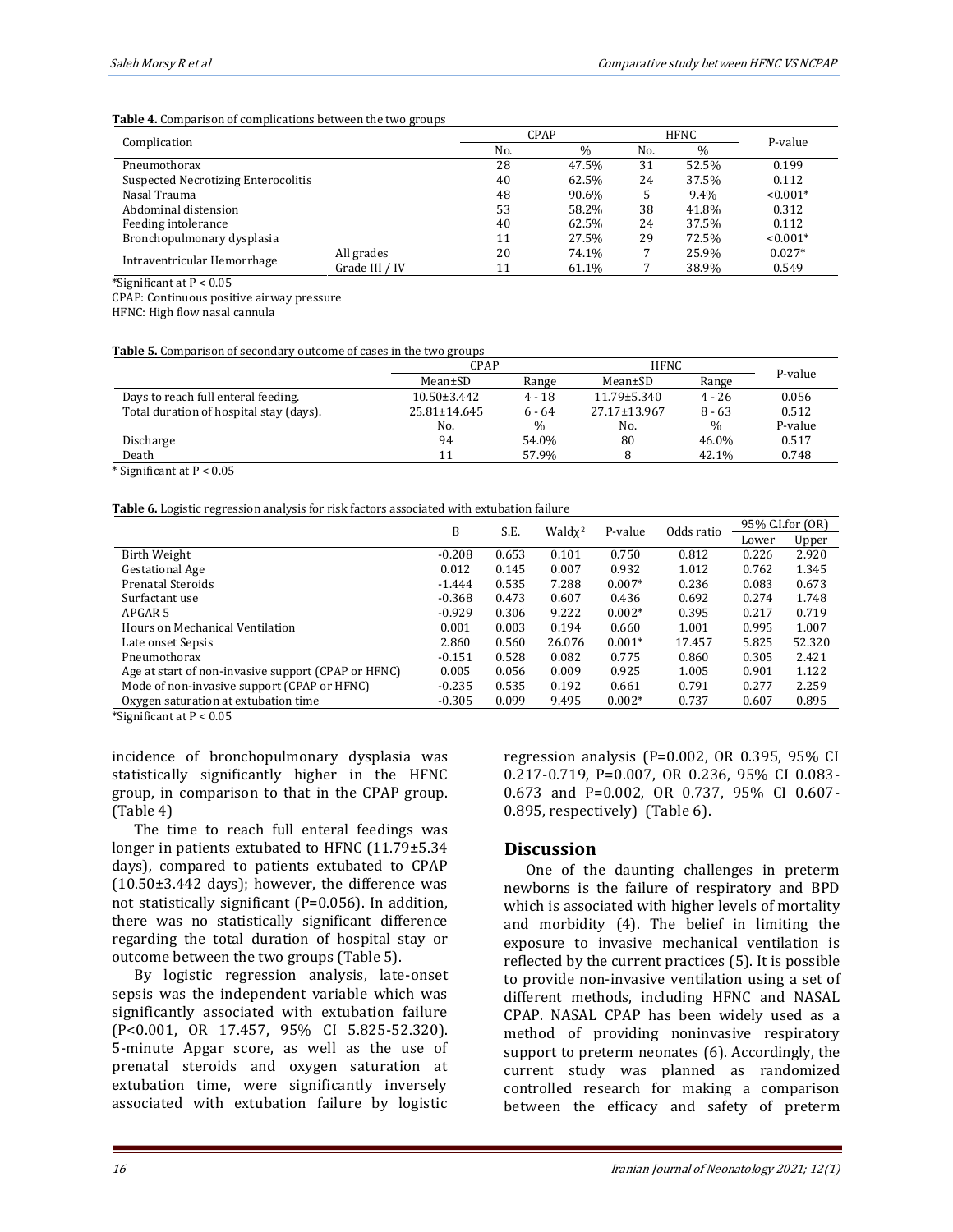neonates' extubation in both HFNC and NASAL CPAP groups.

According to the characteristics of the population under study, it is revealed that the mean gestational age of the CPAP group (n=105) was 32.15± 1.651 weeks. On the other hand, the mean gestational age of the HFNC group (n=88) was 32.27±1.880 weeks. Furthermore, no statistically significant difference was detected between the two groups (P-value=0.636). This finding is consistent with a study carried out by Roberts et al. (7) where NASAL CPAP and HFNC were utilized as a mode of respiratory support in preterm neonates.

Half of the female patients were exposed to CPAP extubation and half of them were exposed to HFNC extubation. On the other hand, 59.1% of male patients were exposed to CPAP extubation, and the rest of them (40.9%) were exposed to HNFC extubation. The mean birth weight was 1.609±0.3837 gm in the HFNC group and 1.578±0.978 gm in the CPAP group. No statistically significant difference was found between the two groups in terms of the distribution of gender or the birth weight (P-value=0.203 & 0.352, respectively). In a similar vein, Yoder et al. (8) found no statistically significant difference between the groups under study in terms of their demographic characteristics.

Regarding the number of days spent on the non-invasive respiratory support, patients extubated to nasal CPAP spent significantly more days on CPAP, compared to days spent on HFNC after extubation (P-value=0.001). These results are in line with the findings reported by Badiee et al. (9) who showed that patients extubated to nasal CPAP remained on the study mode significantly longer than HFNC neonates. However, in the present study, the age at extubation to CPAP was significantly lower, compared to the age at extubation to HFNC (P-value=0.001), which could have contributed to the significant difference in the number of days spent on each mode of respiratory support (P-value=0.001).

Moreover, no difference was found between the two groups under study in terms of the total duration of supplemental oxygen therapy. This result is in accordance with that of Yoder, et al. (8) and Elkhwad, et al. (10) who found no significant difference in terms of the total duration of oxygen requirements till oxygen weaning which can be explained that the group spent significantly more days on CPAP needs fewer days on weaning oxygen after CPAP removal than HFNC group which needs more days on weaning oxygen after HFNC removal.

Using the logistic regression analysis for examining the independent variables which are related to the failure of extubation, there was no significant association between the age for starting non-invasive respiratory support and the failure of extubation (P-value=0.925). These results are consistent with those of Collins et al. (5) who revealed that there is no difference between CPAP and HFNC groups in terms of extubation failure rates. This may be explained by the selected narrow spectrum of the gestational age of 28-34 weeks

When comparing the two groups(CPAP and HFNC) in terms of extubation failure and the need for re-intubation, there was no statistically significant difference neither during the first postextubation 72 h nor the first post-extubation week. This finding is in line with that of Taha et al. (11) and Elkhwad et al. (10) who showed that the HFNC is equally comparable to the nasal CPAP when it is used immediately after extubation in preterm neonates. Furthermore, no significant difference was found in terms of the need for reintubation.

Regarding causes of extubation failure, they did not differ significantly between the two groups, except for the incidence of persistent severe retraction as a single cause of reintubation, which was higher in the HFNC group, compared to that in the CPAP group (Pvalue=0.045). This finding is in agreement with the conclusion of a study conducted by de jongh et al. (12) where preterm neonates exhibited statistically significantly higher work of breathing indices and thoraco-abdominal asynchrony when supported with HFNC than nasal CPAP which can be ascribed to the higher incidence of persistent severe retraction in the HFNC group.

In the CPAP group, nasal trauma incidence was statistically significantly higher than that of the HFNC group (P-value=<0.001). These results are consistent with those of Collins et al. (13) who demonstrated that there is an association between nasal CPAP and the increased handling due to the mechanical complexities in fixing prongs properly, leading to an increase in agitation and nasal septal trauma risk. On the other hand, a humidified flow is provided by the HFNC to the nasal passages of neonates, and it facilitates the handling of newborns for procedures and care. This is due to the form of the connection which is a tinny nasal cannula.

Furthermore, in the HFNC group, BPD was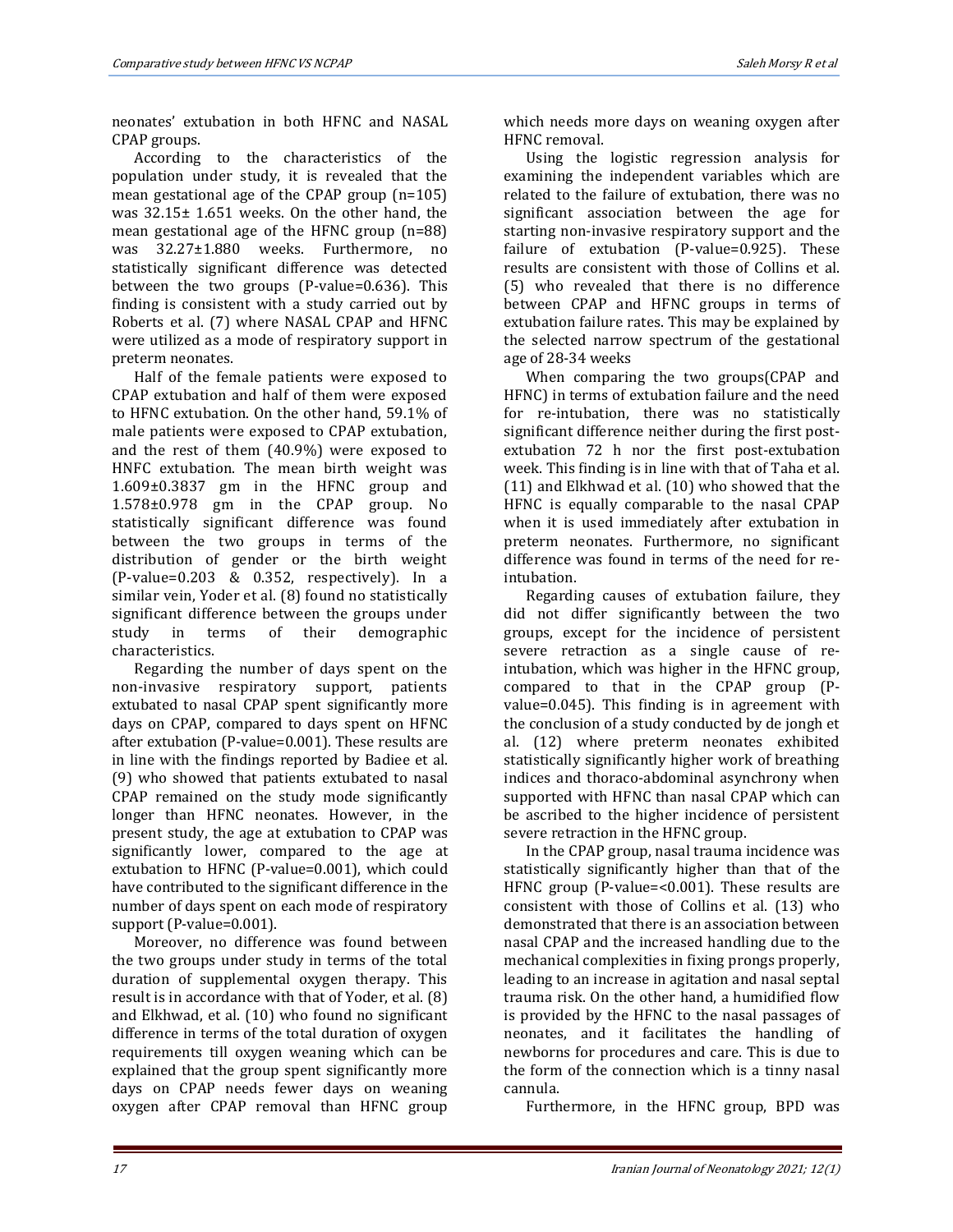statistically and significantly higher, compared to that of the CPAP group. It can be ascribed to the fact that the delivery systems of HFNC neither measure the pressure of the airway nor impede the delivery of excessive pressure to the airway of neonates. The generation of unregulated distending pressure of the airway by the HFNC can result in lung injury either due to the overexpansion or due to atelectasis. In addition, it may contribute to developing BPD. These findings are in harmony with those of Taha et al. (11) who indicated that in preterm newborns, using HFNC is associated with a higher level of BPD risk.

In the CPAP group, the intraventricular hemorrhage (all grades) was statistically significantly higher than that of the HFNC group (P-value<0.027). Nevertheless, when severe intraventricular hemorrhage (grades III/IV) incidence is compared, no statistically significant difference was found between the two groups (Pvalue<0.549). These results are consistent with those of Hoffman et al, (14) who found no relationship between the two groups under study in terms of intraventricular hemorrhage outcome. Moreover, in line with the results of a study conducted by Wilkinson et al., there were no differences in the time to reach full enteral feedings, the total duration of hospital stay, and mortality between the two study groups (15).

Logistic regression analysis was performed to detect risk factors of failure of extubation from mechanical ventilation. Late-onset sepsis was the independent variable significantly associated with extubation failure (P-value <0.001). This finding is in accordance with the results of a study carried out by Miller and Dowd (16) who found an association between pre-existing sepsis and extubation failure due to the increased need of septic patients for oxygen and respiratory support. Logistic regression analysis demonstrated that the use of prenatal steroids was significantly inversely associated with extubation failure (P=0.007). Our results showed a slightly significant difference in the oxygen saturation level at the time of extubation in the HFNC group (mean=93.14 %), compared to the CPAP group (mean=92.45 %); nonetheless, both groups were within the recommended saturation goals ranging from 85%-98%.

5-minute Apgar score and oxygen saturation at extubation time were significantly inversely associated with extubation failure (P=0.002 and P=0.002, respectively). These findings are in consonance with the results of studies performed by Costa et al.(17) who concluded that low 5 minute Apgar scores, lower PO2, hypoxia, and

marked hyperoxia exhibited associations with the extubation failure and re-intubation based on investigated outcomes for markers of successful extubation of their multivariate analysis.

On the other hand, our regression model revealed that weaning of mechanically ventilated preterm neonates to either HFNC or nasal CPAP was not significantly associated with extubation failure. These results are similar to the studies (11) and (10) that showed equal benefits regarding successful weaning from mechanical ventilation into nasal CPAP or HFNC.

## **Conclusion**

HFNC use is comparable to the use of nasal CPAP in the immediate post-extubation period for preterm neonates born between 28 and 364 weeks of gestation with respiratory distress syndrome. HFNC appears to have similar efficacy and safety to nasal CPAP when applied immediately postextubation since the use of nasal CPAP and HFNC for extubation of preterm mechanically ventilated neonates were statistically significantly equal regarding the incidence of extubation failure. Neonatal sepsis was associated with a higher incidence of extubation failure, while the use of prenatal steroids, 5-minute Apgar score, and oxygen saturation at extubation time were significantly inversely associated with extubation failure. Moreover, there was a higher incidence of nasal trauma in the CPAP group, compared to the HFNC group. On the other hand, using HFNC was associated with a statistically significantly higher incidence of BPD, compared to CPAP. Furthermore, there were no differences in the incidence of intraventricular hemorrhage, feeding tolerance, time to reach full enteral feedings, the total duration of hospital stay, and mortality between the two study groups.

HFNC could be considered alternative respiratory support for newborns after extubation. However, a study with a larger sample size is needed, especially in extremely preterm newborns. More studies are required to establish this finding, and perhaps a multi-institutional study will be a beneficial next step in order to capture a larger sample size and different center policies.

## **Acknowledgments**

None.

## **Conflicts of interest**

The authors declare that they have no conflict of interest regarding the publication of the current study.